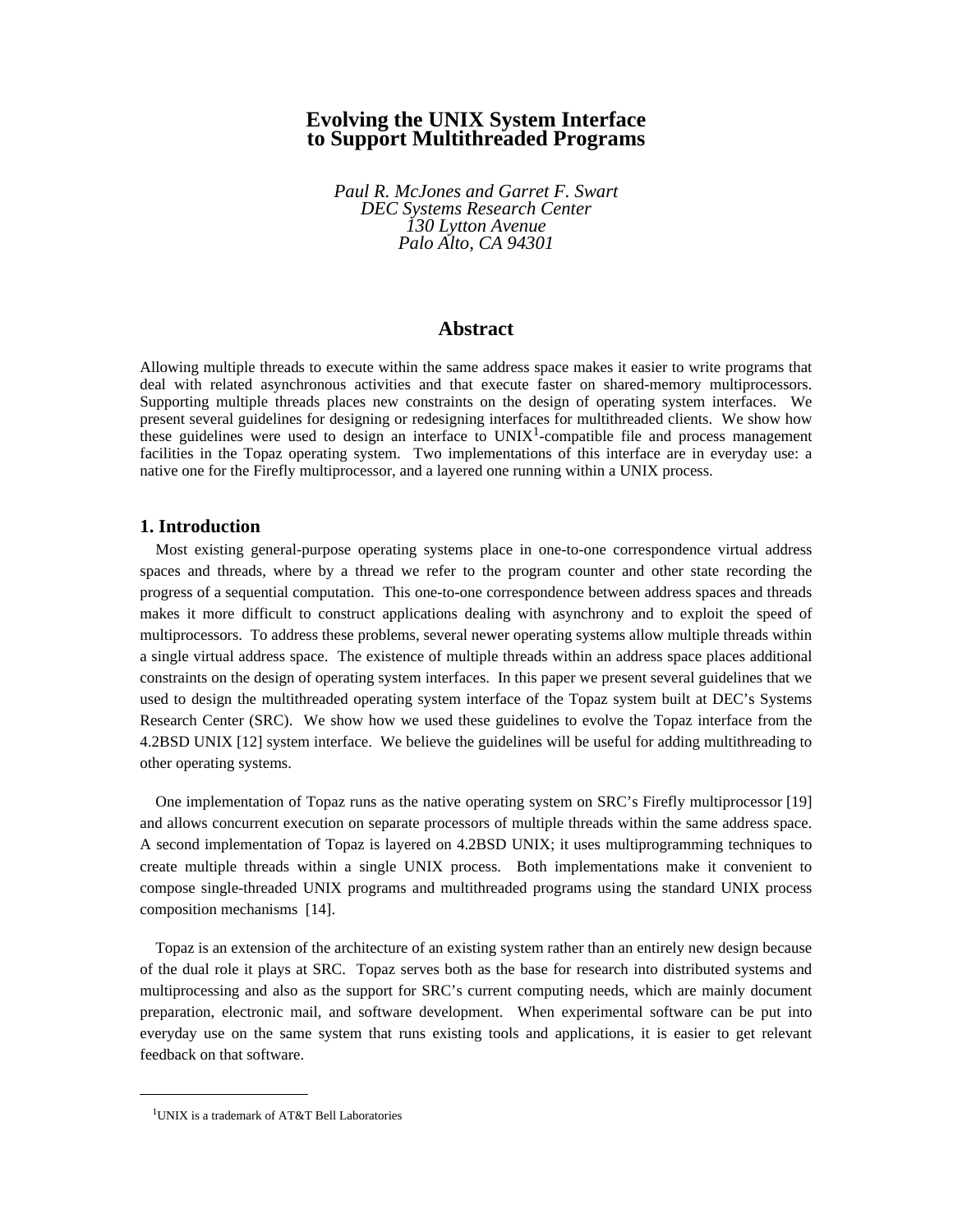There were several reasons for choosing UNIX in particular as an architectural starting point. The machine-independence of UNIX left the way open for future work at SRC on processor design. UNIX also offered a large set of tools and composition mechanisms, and a framework for exchanging ideas about software throughout the research community.

Section 2 gives a brief overview of Topaz, to set the stage for the rest of the paper. Sections 3 and 4 constitute the heart of the paper: our guidelines for multithreaded interfaces and our use of those guidelines in designing the Topaz operating system interface. Section 5 draws some conclusions about the approach taken in Topaz.

## **2. Topaz Overview**

One way of viewing Topaz is as a hybrid of Berkeley's 4.2BSD UNIX [12] and Xerox's Cedar [17]. Topaz borrows the 4.2BSD file system semantics and large-grain process structure, populates these processes (address spaces) with Cedar-like threads, and interconnects them with Cedar-like remote procedure call [5]. Topaz allows single-threaded programs using the standard 4.2BSD system interface and multithreaded programs using a new Topaz operating system interface to run on the same machine, to share files, to send each other signals, and to run each other as processes.

A Topaz address space has all of the state components that a UNIX process has, such as virtual memory, a set of open files, a user id, and signal-handling information. While a UNIX process has only one stack and set of registers, a Topaz address space has a separate stack and set of registers for each thread of control living in that address space.

A Topaz programmer can use threads for fine-grained cooperation, as is done in the Cedar system. Unlike a Cedar programmer, a Topaz programmer can also use multiple address spaces to separate programs of different degrees of trustworthiness. Many Topaz address spaces contain long-running servers handling remote procedure calls from other address spaces on the same or different machines.

Multiple threads address a problem different from the one addressed by the shared memory segments provided by some versions of UNIX, such as System V [2]. While shared segments are useful in allowing separately developed application programs to have access to a common data structure, as for example a database buffer pool, multiple threads are intended to be a ''lightweight'' control structure for use within a single program. One example is that the Topaz remote procedure call mechanism executes concurrent incoming calls in separate threads. Another example is that the Topaz window system uses several threads in a pipeline arrangement to spread the work of transporting and processing painting requests over several CPUs.

Modeling threads as separate UNIX processes would mean that threads could not freely share open file descriptors, since UNIX only allows these descriptors to be inherited by a child process from its parent process. It would also be difficult to share pointer-containing data structures among threads modeled as separate UNIX processes, since a pointer into the stack segment would have a different meaning in each process. Many Topaz applications create dozens or hundreds of threads. This would be slow and extravagant of kernel resources if each was a full UNIX process, even if most of the virtual memory could be shared.

A Topaz application is written as if there is a processor for every thread; the implementation of Topaz assigns threads to actual processors. Threads sharing variables must therefore explicitly synchronize. The synchronization primitives provided (mutexes, conditions, and semaphores) are derived from Hoare's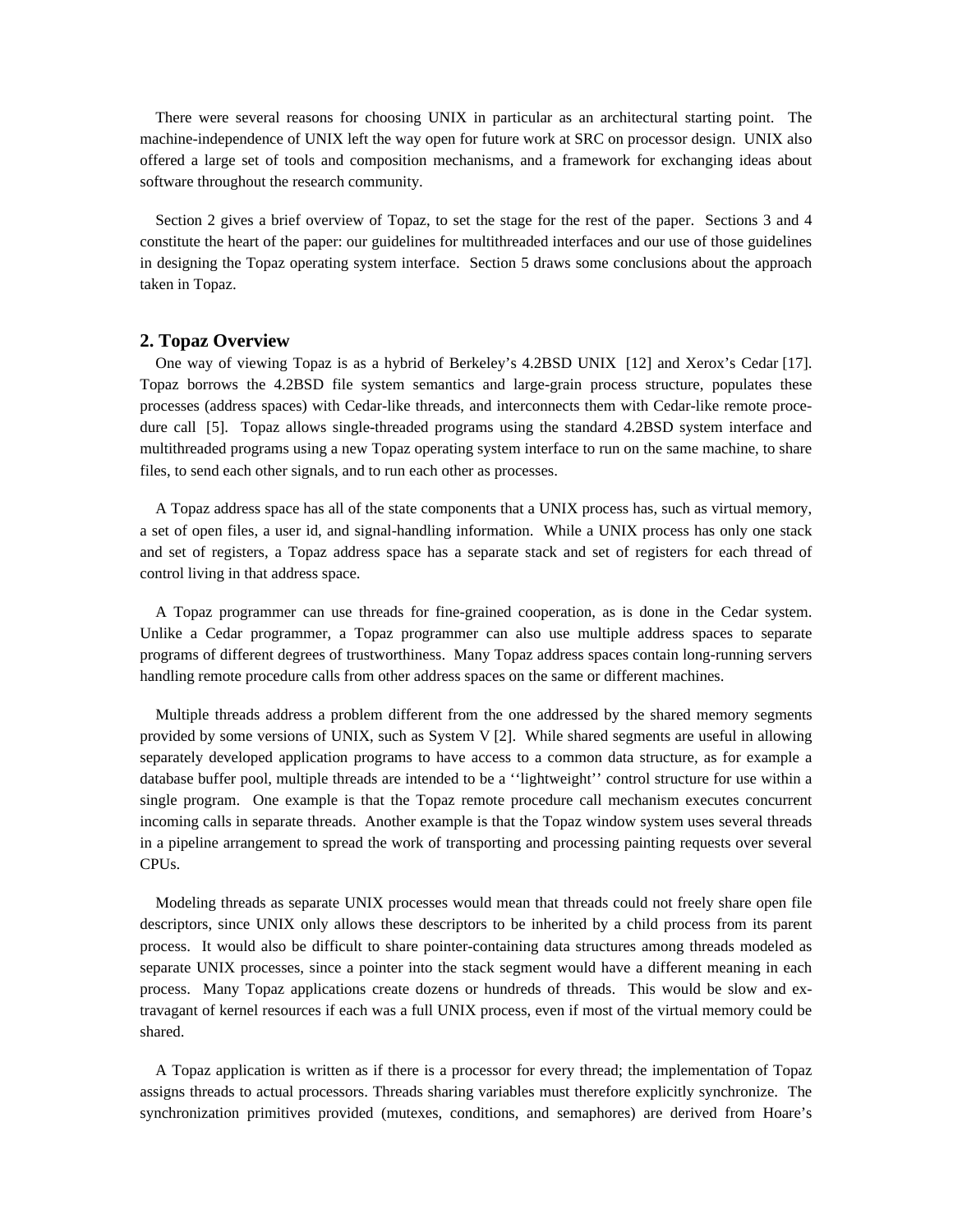monitors [6], following the modifications of Mesa [9]; the details are described by Birrell et al. [4].

Support for multiprocessors in UNIX has evolved over a number of years. Early multiprocessor implementations of UNIX allowed concurrent execution of single-threaded processes but didn't support multiple threads. Many of these implementations serialized execution within the system kernel; Bach and Buroff [3] describe one of the first implementations to allow concurrency within the kernel. Several current systems, such as Apollo's Concurrent Programming Support [1] and Sun's ''lightweight process'' (lwp) facility [7], support multiple threads within a UNIX process, but can't assign more than one thread within an address space to a processor at any one time. Like the Firefly implementation of Topaz, C-MU's Mach [13] supports concurrent execution of threads within an address space on a multiprocessor. The approach taken by Apollo, Sun, and Mach in adding threads to UNIX is to minimize the impact on the rest of the system interface, to make it easier to add the use of multiple threads to large existing programs. In contrast, the approach taken in Topaz is to integrate the use of threads with all the other programming facilities.

## **3. Guidelines for Multithreaded Interfaces**

By a *multithreaded interface* we mean one usable by multithreaded clients. Good interface design is a challenging art, and has a whole literature of its own (for example, see Parnas [11] and Lampson [8]). In this section we present three guidelines abstracted from our experience designing the Topaz operating system interface.

Our first guideline addresses an aspect of interface design that is complicated by multiple threads: avoiding unnecessary serialization to mutable state defined by the interface. Our second guideline addresses an aspect of interface design that is simplified by multiple threads: dealing with asynchrony without resorting to ad hoc techniques. Our third guideline addresses the problem of cancelling undesired computations in a multithreaded program.

#### **3.1. Sharing Mutable State**

It is not uncommon for a single-threaded interface to reference a state variable that affects one or more procedures of the interface. The purpose is often to shorten calling sequences by allowing the programmer to omit an explicit argument from each of a sequence of procedure calls in exchange for occasionally having to set the state variable. To avoid interference over such a state variable, multiple client threads must often serialize their calls on procedures of the interface even when there is no requirement for causal ordering between the threads.

One example of interference caused by an interface state variable is the stream position pointer within a UNIX open file [14]. The pointer is implicitly read and updated by the stream-like **read** and **write** procedures and is explicitly set by the **seek** procedure. If two threads use this interface to make independent random accesses to the same open file, they have to serialize all their **seek-read** and **seek-write** sequences. Another example is the UNIX library routine **ctime**, which returns a pointer to a statically allocated buffer containing its result and so is not usable by concurrent threads.

While it is important to avoid unnecessary serialization of clients of an interface, serialization within the implementation of a multithreaded interface containing shared data structures is often necessary. This is to be expected and will often consist of fine-grain locking that minimizes interference between threads.

We can think of four basic approaches to designing multithreaded interfaces so as to minimize the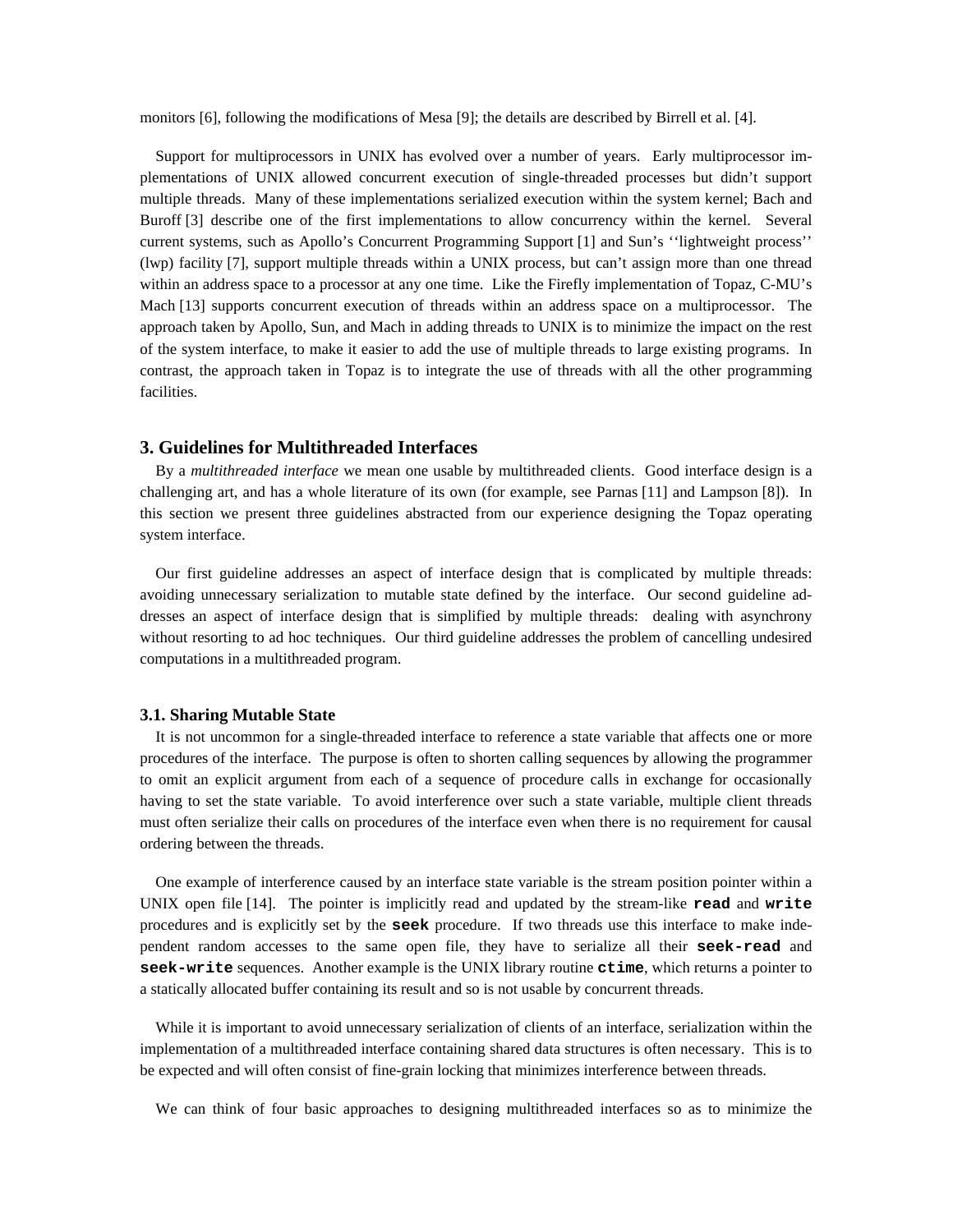possibility of interference between client threads over shared mutable state:

- 1. Make it an argument. This is the most general solution, and has the advantage that one can maintain more than one object of the same type as the shared mutable state being replaced. In the file system example, passing the stream position pointer as an argument to **read** and **write** solves the problem. Or consider a pseudo-random number generator with a large amount of hidden state. Instead of making the client synchronize its calls on the generator, or even doing the synchronization within the generator, either of which may slow down the application, a better solution is to store the generator state in a record and to pass a pointer to this record on each call of the generator.
- 2. Make it a constant. It may be that some state component need not change once an application is initialized. An example of this might be the user on whose behalf the application is running.
- 3. Let the client synchronize. This is appropriate for mutable state components that are considered inherently to affect an entire application, rather than to affect a particular action being done by a single thread.
- 4. Make it thread-dependent, by having the procedure use the identity of the calling thread as a key to look up the variable in a table. Adding extra state associated with every thread adds to the cost of threads, and so should not be considered lightly. Having separate copies of a state variable can also make it more difficult for threads to cooperate in manipulating a single object.

It is a matter of judgment which of these techniques to use in a particular case. We used each of the four in designing the Topaz operating system interface. Sometimes providing a combination offers worthwhile flexibility. For example, a procedure may take an optional parameter that defaults to a value set at initialization time. Also, it is possible for a client to simulate thread-dependent behavior by using a procedure taking an explicit parameter in conjunction with an implementation of a per-thread property list (set of tag-value pairs).

## **3.2. Avoiding Ad Hoc Multiplexing**

Although most operating systems provide only a single thread of control within each address space, application programs must often deal with a variety of asynchronous events. As a consequence, many operating systems have evolved a set of ad hoc techniques for multiplexing the single thread within an address space. These techniques have the disadvantage that they add complexity to applications and confuse programmers. To eliminate the ad hoc techniques, multiple threads can be used, resulting in simpler, more reliable applications.

The aim of all the ad hoc multiplexing techniques is to avoid blocking during a particular call on an operating system procedure when the client thread could be doing other useful work (computing, or calling a different procedure). Most of the techniques involve replacing a single operating system procedure that performs a lengthy operation with separate methods for initiating the operation and for determining its outcome. The typical methods for determining the outcome of such an asynchronous operation include:

- Polling. Testing whether or not the operation has completed, as by checking a status field in a control block that is set by the operation. Polling is useful when the client thread wants to overlap computation with one or more asynchronous operations. The client must punctuate its computation with periodic calls to the polling procedure; busy waiting results when the client has no other useful computation. Note that busy waiting is undesirable only when there is a potential for the processor to be used by another process.
- Waiting. Calling a procedure that blocks until the completion of a specified operation, or more usefully one of a set of operations. Waiting procedures are useful when the client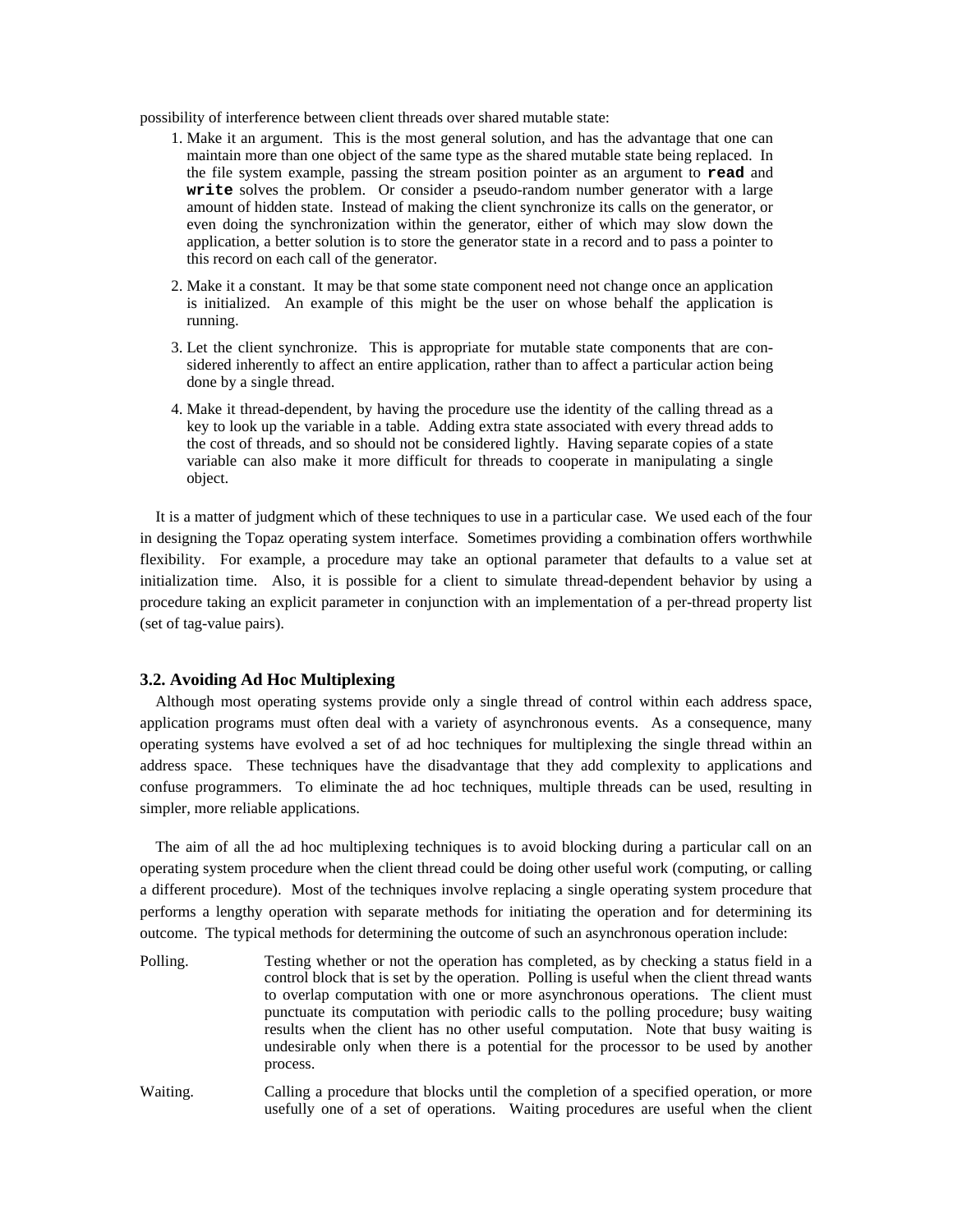thread is trying to overlap a bounded amount of computation with one or more asynchronous operations, and must avoid busy waiting. The use of a multiway waiting procedure hinders program modularity, since it requires centralized knowledge of all asynchronous operations initiated anywhere in the program.

Interrupts. Registering a procedure that is called by borrowing the program counter of the client thread, like a hardware interrupt. Interrupts are useful in overlapping computation with asynchronous operations. They eliminate busy waiting and the inconsistent response times typical of polling. On the other hand, they make it difficult to maintain the invariants associated with variables that must be shared between the main computation and the interrupt handler.

The techniques are often combined. For example, 4.2BSD UNIX provides polling, waiting, and interrupt mechanisms. When an open file has been placed in non-blocking mode, the **read** and **write** operations return an error code if a transfer is not currently possible. Non-blocking mode is augmented with two ways to determine a propitious time to attempt another transfer. The **select** operation waits until a transfer is possible on one of a set of open files. When an open file has been placed in asynchronous mode, the system sends a signal (software interrupt) when a transfer on that file is possible.

When multiple threads are available, it is best to avoid all these techniques and to model each operation as a single, synchronous procedure. This is simple for naive clients, and allows more sophisticated clients to use separate threads to overlap lengthy system calls and computation.

## **3.3. Cancelling Operations**

Many application programs allow the cancellation of a command in progress. For example, the user may decide not to wait for the completion of a computation or the availability of a resource. In order to allow prompt cancellation, an application needs a way of notifying all the relevant threads of the change in plans.

If the entire application is designed as one large module, then state variables, monitors, and condition variables may be enough to implement cancellation requests. However, if the application is composed of lower-level modules defined by interfaces, it is much more convenient to be able to notify a thread of a cancellation request without regard for what code the thread is currently executing.

The Topaz system provides the *alert* mechanism [4] for this purpose; it is similar to Mesa's *abort* mechanism [9]. Sending an alert to a thread simply puts it in the alerted state. A thread can atomically test-and-clear its alerted status by calling a procedure **TestAlert**. Of course this is a form of polling, and isn't always appropriate or efficient. To avoid the need to poll, there exist variants of the procedures for waiting on condition variables and semaphores. These variants, **AlertWait** and **AlertP**, return prematurely with a special indication if the calling thread is already in, or enters, the alerted state. The variants also clear the alerted status. We refer to the procedures **TestAlert**, **AlertWait**, and **AlertP**, and to procedures that call them, as *alertable*.

What then is the effect of alerts on interface design? Deciding which procedures in an interface should be alertable requires making a trade-off between the ease of writing responsive programs and the ease of writing correct programs. Each call of an alertable procedure provides another point at which a computation can be cancelled, and therefore each such call also requires the caller to design code to handle the two possible outcomes: normal completion and an alert being reported. We have formulated the following guidelines for using alerts in an effort to define the minimum set of alertable procedures necessary to allow top-level programs to cancel operations:

1. Only the owner of a thread, that is the program that forked it, should alert the thread. This is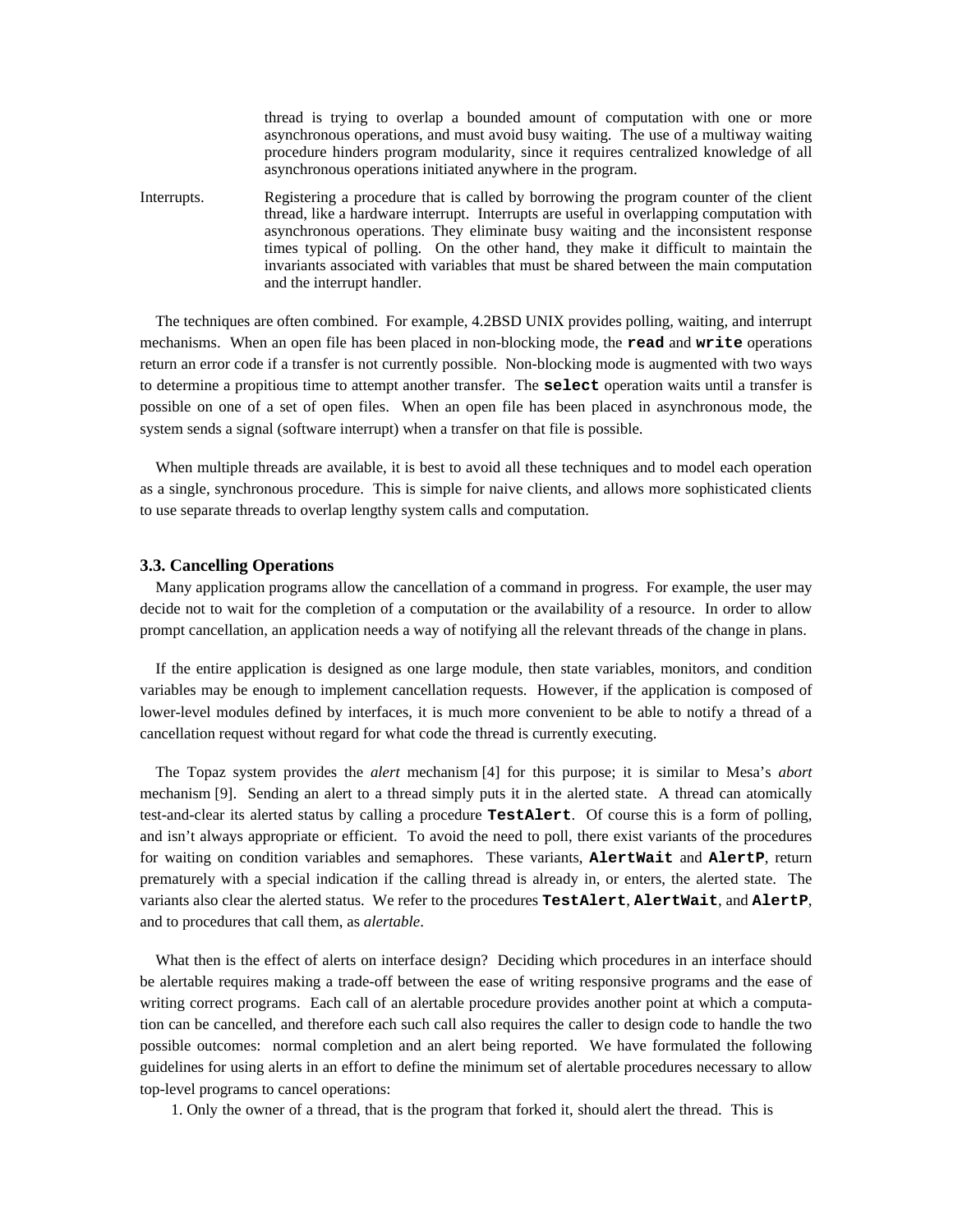because an alert carries no parameters or information about its sender. A corollary is that a procedure that clears the alerted status of a thread must report that fact to its caller, so that the information can propagate back to the owner.

- 2. Suppose there is an interface M providing a procedure P that does an unbounded wait, that is a wait whose duration cannot be bounded by appeal to M's specification alone. Then M should provide alertable and nonalertable variants of the procedure, just as Topaz does for waits on condition variables and semaphores. (The interface might provide either separate procedures or one procedure accepting an ''alertable'' Boolean parameter.) A client procedure Q should use the alertable variant of P when it needs to be alertable itself and cannot determine a bound on P's wait.
- 3. A procedure that performs a lengthy computation should follow one of two strategies. It can allow partial operations, so that its client can decompose a long operation into a series of shorter ones separated by an alert test. Or it can accept an ''alertable'' Boolean parameter that governs whether the procedure periodically tests for alerts.

If all interfaces follow these rules, a main program can always alert its worker threads with the assurance that they will eventually report back. The implementation of an interface might choose to call alertable procedures in more cases than required by the second guideline, gaining quicker response to alerts at the cost of more effort to maintain its invariants.

## **4. Topaz Operating System Interface**

Topaz programs are written in Modula-2+ [16], which extends Wirth's Modula-2 [20] with concurrency, exception handling, and garbage collection. The facilities of Topaz are provided through a set of interfaces, each represented by a Modula-2+ definition module.

This section describes the Topaz OS interface, which contains the file system and process (address space) facilities. We focus here on how the presence of multiple threads affected the evolution of the OS interface from the comparable 4.2BSD UNIX facilities. More information about the Topaz OS interface can be found in its reference manual [10].

#### **4.1. Reporting Errors**

A UNIX system call reports an error by storing an error number in the variable **errno** and then returning the value -1. The variable **errno** causes a problem for a multithreaded client, since different values could be assigned due to concurrent system calls reporting errors. (Another source of confusion results from system calls that can return -1, e.g., **nice** or **ptrace**.)

A workable solution would be for every system call that could report an error to return an error code via a result parameter. We chose to use Modula-2+ exceptions instead, for reasons that had little to do with the presence of multiple threads. It is worth noting that exceptions have the advantage over return codes that they can't be accidentally ignored, since an exception which has no handler results in abnormal termination of the program. This problem is serious enough that UNIX uses signals to report certain synchronous events; for example **SIGPIPE** is raised when a process writes to a pipe whose reading end is no longer in use.

A Modula-2+ procedure declaration may include a **RAISES** clause enumerating the exceptions the procedure may raise. The declaration of an exception may include a parameter, allowing a value to be passed to the exception handler. Most procedures in the Topaz operating system interface can raise the exception **Error**, which is declared with a parameter serving as an error code, analogous to the UNIX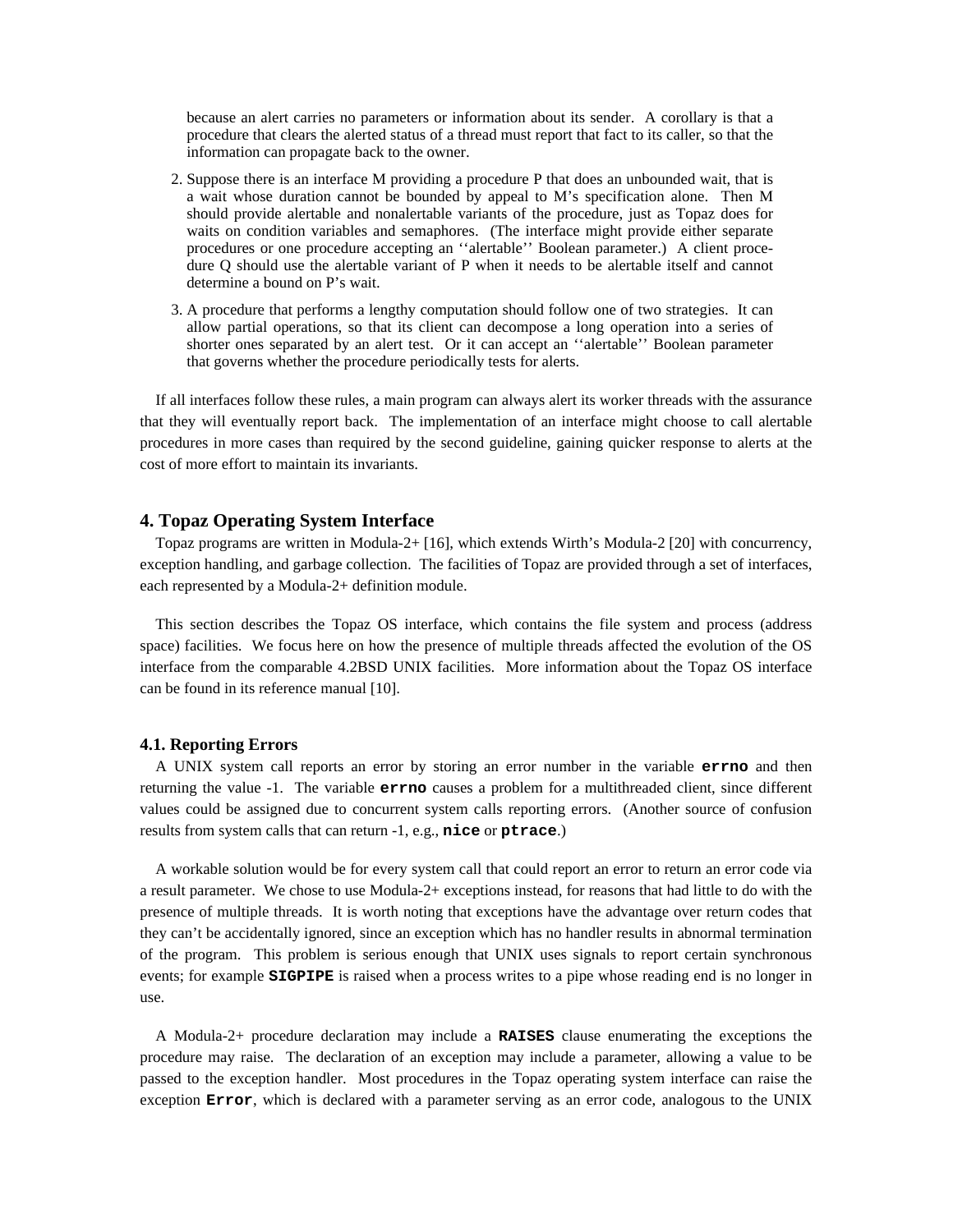error number. Topaz defines the exception **Alerted** for reporting thread alerts (discussed in Section 3.3). Each procedure in the Topaz operating system interface that may do an unbounded wait includes **Alerted** in its **RAISES** clause. As described in Section 4.3, Topaz also uses exceptions to report synchronous events such as hardware traps.

#### **4.2. File System**

A UNIX process contains several components of mutable file system state that would cause problems for multithreaded programs, including the working directory, the table of file descriptor references, and the stream position pointer inside each file descriptor. The Topaz design has made adjustments for each of these.

A UNIX path name is looked up relative to the file system root if it begins with ''/''; otherwise it is looked up relative to the working directory. Each process has its own working directory, which is initially equal to the parent's and may be changed using the **chdir** system call. Since looking up a short relative path name can be significantly faster than looking up the corresponding full path name, some UNIX programs use the working directory as a sort of ''cursor'', for example when enumerating a subtree of the file system. To facilitate multithreaded versions of such programs (and modular programming in general), Topaz parameterizes the notion of working directory. The **OpenDir** procedure accepts the path name of a directory, and returns a handle for that directory. Every procedure that accepts a path name argument also accepts a directory handle argument that is used when the path name doesn't begin with ''/''. The distinguished directory handle **NIL** can be used to refer to the initial working directory supplied when the process was created.

Part of the state maintained by UNIX for each process is a table with an entry for each open file held by the process. An application program uses small nonnegative integer indices in this table to refer to open files. In a multithreaded application it is desirable to avoid the need to serialize sequences of operations affecting the allocation of table entries (e.g., **open**, **dup**, and **close**). To achieve this goal, the table indices should be treated as opaque quantities: it should not be assumed that there is a deterministic relationship between successive values returned by operations such as **open**. (Single-threaded UNIX programs actually depend on being able to control the allocation of table indices when preparing to start another program image. Topaz avoids this dependency, as described in Section 4.4.)

Recall from the example in Section 3.1 that the stream position pointer in a UNIX file descriptor causes interference when threads share the descriptor. Topaz still implements these pointers so that Topaz and UNIX programs can share open files, but to allow multiple threads to share a file descriptor without having to serialize, Topaz provides additional procedures **FRead** and **FWrite** that accept a file position as an extra argument.

The 4.2BSD UNIX file system interface contains a number of ad hoc multiplexing mechanisms that are described in Section 3.2. These mechanisms allow a single-threaded UNIX process to overlap computation and input/output transfers that involve devices such as terminals and network connections. Topaz simply eliminates these mechanisms (non-blocking mode, the **select** procedure, and asynchronous mode) and substitutes **Read** and **Write** procedures that block until the transfer is complete. **Read** and **Write** are alertable when a transfer is not yet possible. Note that Topaz violates guideline 2 of Section 3.3 by not providing nonalertable variants of **Read** and **Write**. For completeness, Topaz provides a **Wait** procedure that waits until a specified open file is ready for a transfer.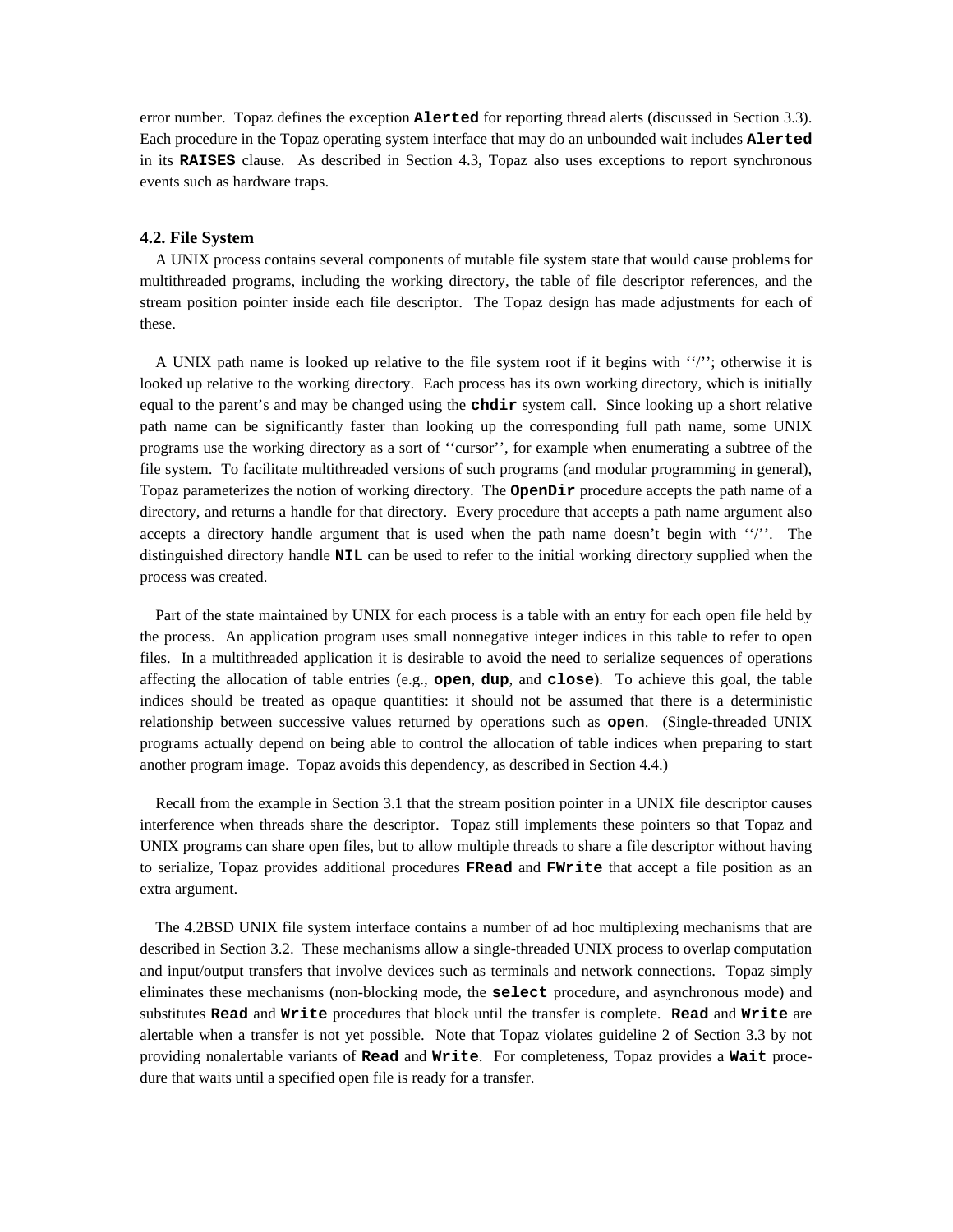## **4.3. Signals**

A UNIX signal is used to communicate an event to a process or to exercise supervisory control over a process, such as termination or temporary suspension. A UNIX signal communicates either a synchronous event (a trap, stemming directly from an action of the receiving process) or an asynchronous one (an interrupt, stemming from another process, user, or device).

UNIX models signal delivery on hardware interrupts. A process registers a handler procedure for each signal it wants to handle. When a signal is received, the current computation is interrupted by the creation of an activation record for the handler procedure on the top of the stack of the process. This handler procedure may either return normally, resulting in the interrupted computation continuing, or may do a ''long jump'', unwinding the stack to a point specified earlier in the computation. If a signal is received for which no handler procedure was registered, a default action takes place. Depending on the signal, the default action is either to do nothing, to terminate the process, to stop the process temporarily, or to continue the stopped process. Following the hardware interrupt model, 4.2BSD UNIX allows each signal to be ignored or temporarily masked.

Topaz signals are patterned after UNIX signals, and in fact Topaz and UNIX programs running on the same machine can send each other signals. However, UNIX signal delivery is another ad hoc way of multiplexing the single program counter of a process. Trying to use interrupt-style signal delivery in a multithreaded environment leads to problems. Which thread should receive the signal? What does a signal handler procedure do if it needs to acquire a lock held by the thread it has interrupted? Rather than answering these questions, we avoided them.

A Topaz process can specify that it wants to handle a particular signal, but it doesn't register a handler procedure. Instead, it arranges for one of its threads to call **WaitForSignal**. This procedure blocks until a signal arrives, then returns its signal number. The calling thread then takes whatever action is appropriate, for example initiating graceful shutdown. **WaitForSignal** takes a parameter that specifies a subset of the handled signals, so a program may have more than one signal-handling thread. The set of signals that it makes sense to handle is smaller in Topaz than in UNIX, since those used as part of various UNIX ad hoc multiplexing schemes (e.g., **SIGALRM**, **SIGURG**, **SIGIO**, and **SIGCHLD**) are never sent to multithreaded processes. Topaz provides the same default actions as UNIX for signals not handled by the process. The decision about which signals to handle and which to default is necessarily global to the entire process; any dynamic changes must be synchronized by the client.

UNIX system calls that do unbounded waits (e.g., reading from a terminal or waiting for a child process to terminate) are interruptible by signals. But this interruptibility leads to difficulties that are avoidable in the multithreaded case. A client program will normally want to restart a system call interrupted by a signal that indicates completion of some asynchronous operation, but will probably not want to restart a system call interrupted by a signal that indicates a request for cancellation of a computation. Different versions of UNIX have tried different approaches to the restartability of system calls. In Topaz, there is no need for signal delivery itself to interrupt any system call. The signal handling thread may decide to alert one or more other threads, which raises an **Alerted** exception in a thread doing an unbounded wait in a system call.

Instead of using signals to report synchronous events, Topaz uses Modula-2+ exceptions. For example, the **AddressFault** exception is raised when a thread dereferences an invalid address. Since the contexts statically and dynamically surrounding where an exception is raised determine what handler is invoked for that exception, different threads can have different responses.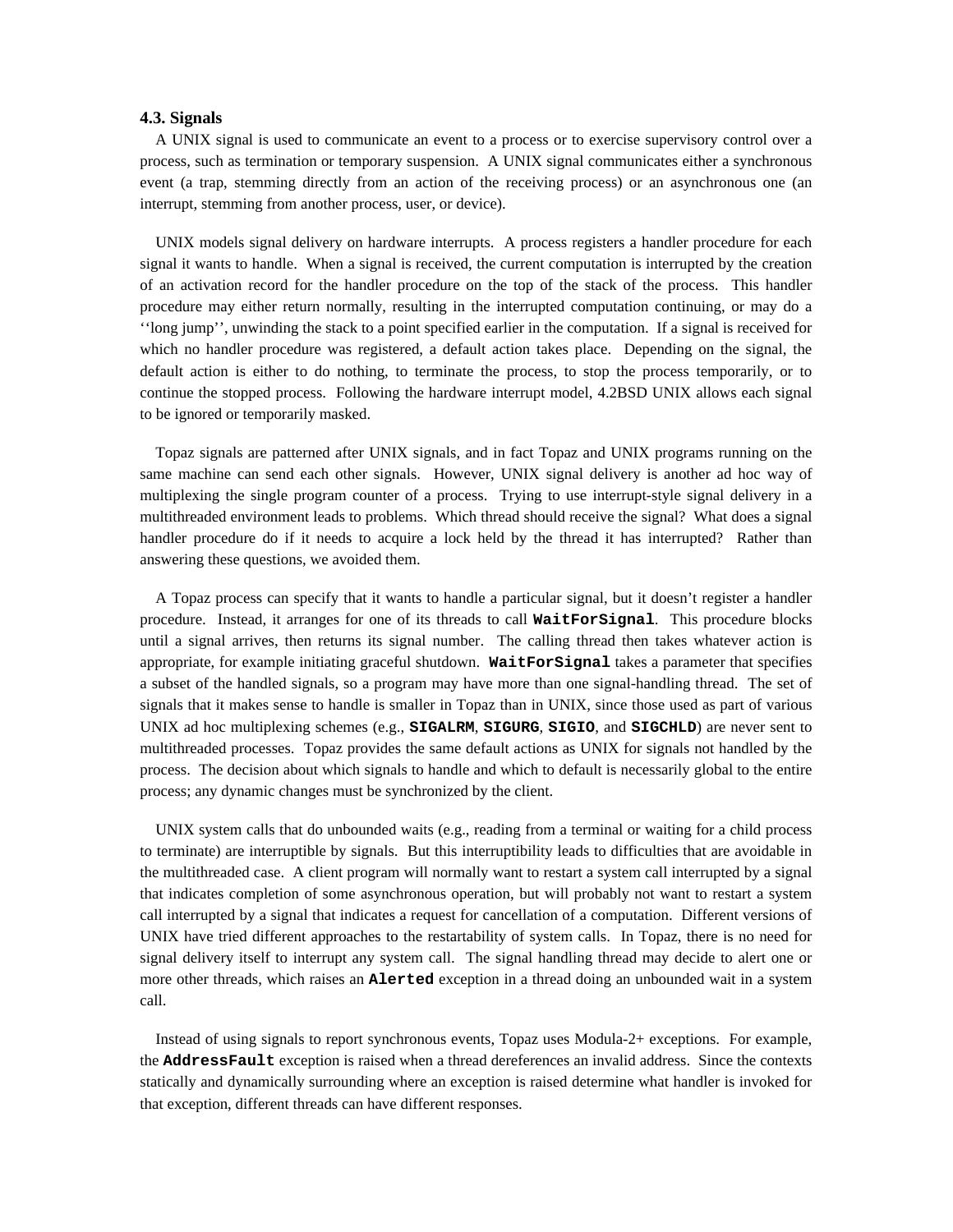Modula-2+ exceptions are based on a termination model: scopes between the points where an exception is raised and where it is handled are *finalized* (given a chance to clean up and then removed from the stack) before the handler is given control. While this model has proven its worth in constructing large modular systems, it does lead to a complication involving traps. An exception is an appropriate way to report a trap considered to be an error, but isn't appropriate for a trap such as breakpoint or page fault whose handler wishes to resume. Topaz therefore provides a lower-level trap mechanism that suspends a thread at the point of the trap and then wakes up a trap-handling thread. The trap-handling thread either converts the trap to an exception in the trapping thread, or handles it and restarts the thread, as appropriate.

#### **4.4. Process Creation**

UNIX provides simple but powerful facilities for creating processes and executing program images, involving three main system calls: **fork**, **wait**, and **exec**. **fork** creates a child process whose memory, set of open files, and other system-maintained state components are all copied from the calling process. **wait** waits for the next termination of a child of the calling process; there is also a nonblocking form of **wait** and a signal **SIGCHLD** sent by the system whenever a child process terminates. **exec** overlays the address space of the calling process with a new program image.

Typically UNIX programs use these facilities in one of two stylized ways. One is to create an extra thread of control; for example, a ''terminal emulator'' program uses a pair of processes for full-duplex communication with a remote system. The other is to run a new program image; for example, the shell runs each command in a new child process.

In Topaz, the way to create an extra thread of control is simply to fork a new thread within the same process. Topaz must still provide a mechanism for running a new program image, and the UNIX method won't do. In UNIX, the parent calls **fork**; the child (initially executing the same program image as the parent) makes any necessary changes to its process state (e.g., opening and closing files or changing the user id), and finally calls **exec** to overlay itself with the new program image. Since the **fork**-**exec** sequence involves a large amount of shared mutable state (the entire child process), it isn't surprising that it doesn't work for Topaz. Would **fork** copy all threads? In the Apollo and Mach systems, only the thread that calls **fork** is copied [18]. But what happens if locks were held by other threads in the parent process? If **fork** copied all threads, what would it mean to copy a thread blocked in a system call?

To address this problem, Topaz replaces **fork** and **exec** with a single new procedure **StartProcess**, which accepts as parameters all the modifiable components of a process state (namely anything that could be changed between a call to **fork** and the subsequent call to **exec**, such as the set of open files and the user id). Topaz also replaces **wait** with **WaitForChild**, which waits for the termination of a specific child process.

There are several reasons for not merging the functions of **StartProcess** and **WaitForChild** into a single procedure that would block until termination of the child process. As it stands, **StartProcess** returns the process identifier of the new process and **WaitForChild** returns a status value indicating whether the child terminated or temporarily stopped. These features allow a process to be observed and controlled while it executes, in a way compatible with 4.2BSD UNIX job control.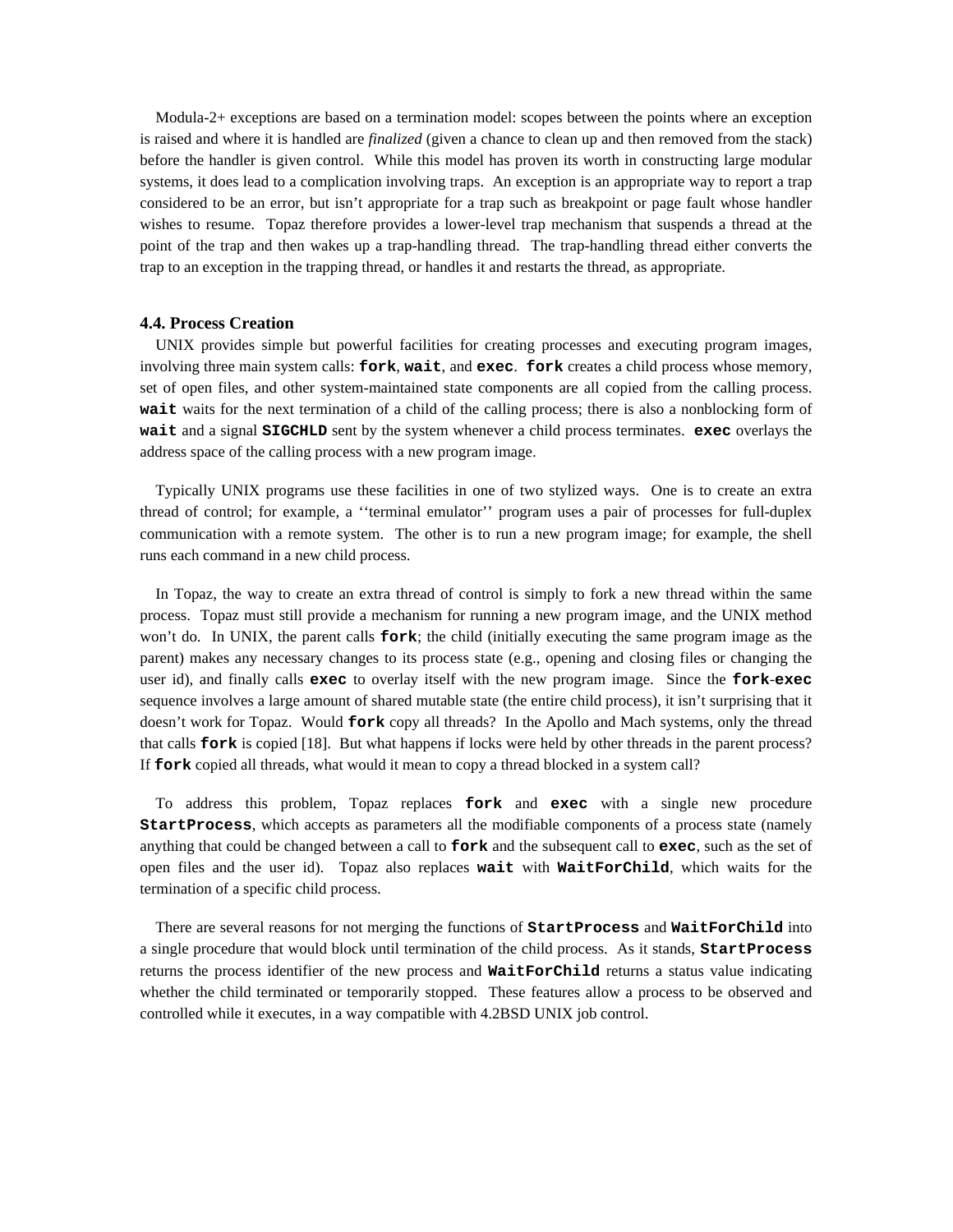## **4.5. Other Process State**

The preceding subsections describe how Topaz treats many of the mutable state components of a UNIX process. For completeness, here is how the remaining components are treated.

| Process Group.              | Constant (fixed at the time the process is created).                                                                                                                                                                                                     |
|-----------------------------|----------------------------------------------------------------------------------------------------------------------------------------------------------------------------------------------------------------------------------------------------------|
| User identity.              | Constant/parameterized. Most processes run with a fixed user identity. A super-user<br>program, usually a server, acting on behalf of many users may pass an additional<br>parameter on each call giving the user identity on whose behalf it is acting. |
| Control Terminal. Constant. |                                                                                                                                                                                                                                                          |
| UMask.                      | Client-synchronized. (The umask is used to set the access control bits when a file is<br>created.)                                                                                                                                                       |
| Priority.                   | Thread-dependent.                                                                                                                                                                                                                                        |

#### **4.6. Summary of control-structure changes**

We can summarize the changes to the control structure of the Topaz operating system interface as follows:

- A computation is overlapped by performing it in a separate thread.
- An asynchronous event is delivered by unblocking a client thread.
- A synchronous event is delivered by returning a value or raising an exception in the responsible thread.

## **5. Conclusions**

The implementation of Topaz for SRC's Firefly multiprocessor has been in daily use since the spring of 1986, and the version of the multithreaded operating system interface described here has been in use since the spring of 1987. A number of multithreaded application programs and servers have been written for Topaz.

We consider both the idea of a multithreaded extension of UNIX and our new operating system interface to be successes. Users have access to the large collection of UNIX application software, are free to investigate the consequences of multiple threads and remote procedure call for building new applications, and are often able to use UNIX and Topaz applications together. For example most Firefly users use the standard C shell both interactively and through shell scripts to run a mixture of UNIX and Topaz applications. Most Fireflies run a Topaz ''distant process'' server that allows a user to run arbitrary processes on idle machines throughout the local network, for example to run a parallel version of the UNIX make [15].

Supporting multiple threads instead of a single thread adds little to the inherent execution-time cost of the system-call interface. And of course good speedups are possible when clients take advantage of opportunities for concurrent execution. For example, a Topaz command called *updatefs* compares two file systems, bringing one up-to-date with respect to the other. Changing *updatefs* to use concurrent threads to traverse the two trees and compare file modification times resulted in a speed-up of 3 to 4 (on a 5-processor Firefly).

The implementation of Topaz layered on UNIX allows us to write servers (e.g., for remote file access and remote login) that run on Fireflies and on VAX/UNIX systems with few or no source changes. It also provides a way for us to export Topaz application software to UNIX sites.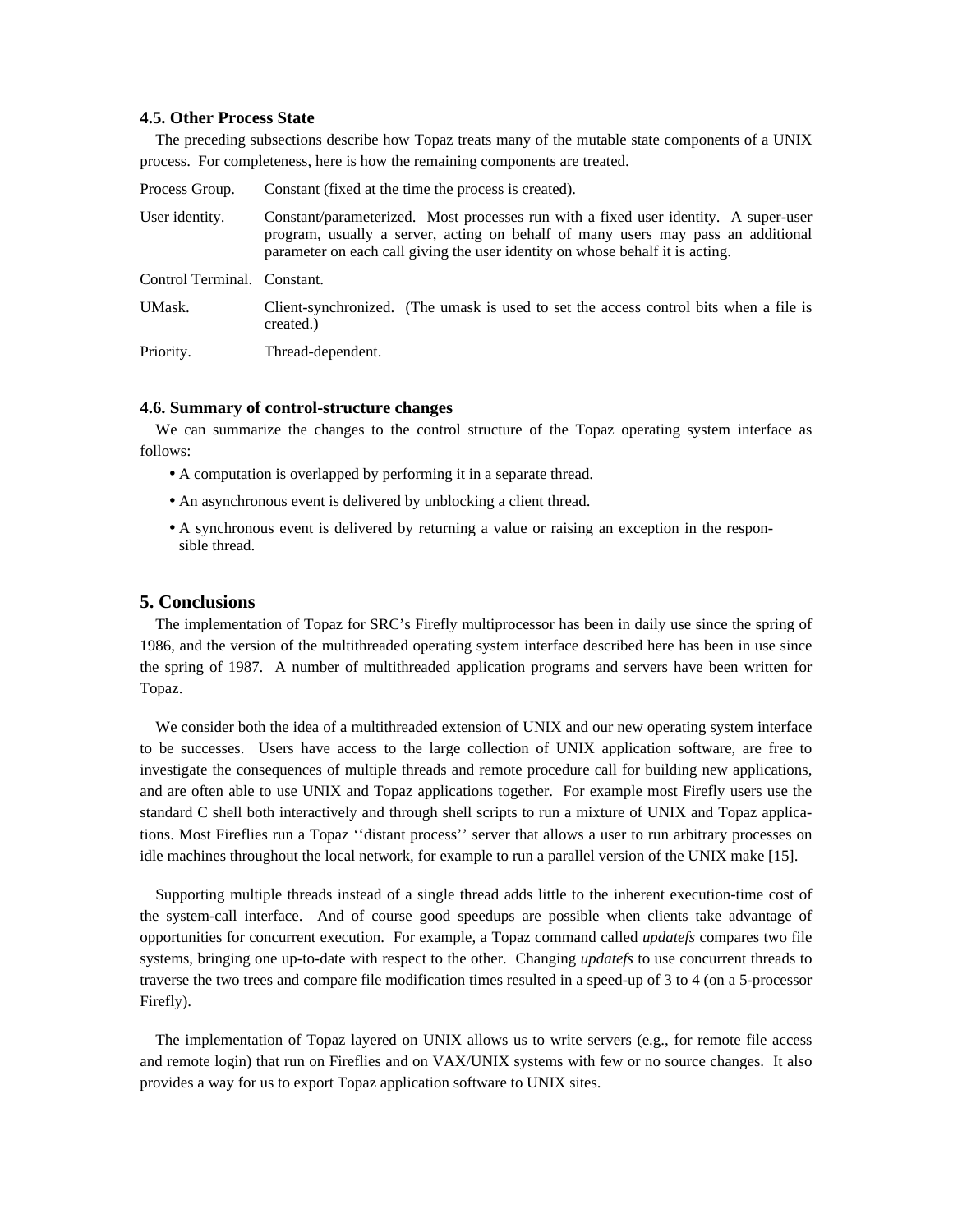We believe that the guidelines presented in this paper will be useful in designing other interfaces for use by multithreaded programs. The extra parameterization necessary to avoid shared mutable state might not always be useful in a purely sequential program, although it is likely to ease the construction of modular programs. Eliminating ad hoc multiplexing has the property that the resultant interface can be viewed as appropriate for use by a purely sequential program, so in some sense no complexity is added for use by a multithreaded program. Making operations cancellable is often an externally imposed requirement; the multithreaded approach avoids many of the problems with interrupts and restartability.

## **Acknowledgments**

The Topaz system as a whole is the work of many people at SRC. The guidelines for alertability in Section 3.3 resulted from discussions with Andrew Birrell and Roy Levin. The OS interface and its reference manual profited from Andy Hisgen's careful reading and comments. Andrew Birrell and Michael Schroeder provided valuable advice on the overall design. John DeTreville, Cynthia Hibbard, Michael Schroeder, and Roger Needham provided comments that improved this paper.

## **References**

**1.** Apollo Computer Inc. *Concurrent Programming Support (CPS) Reference.* 330 Billerica Road, Chelmsford, MA 01824, 1987.

**2.** AT&T. *System V Interface Definition, Issue 2.* Customer Information Center, P.O. Box 19901, Indianapolis, IN 46219, 1986.

**3.** Bach, M. J. and Buroff, S. J. "Multiprocessor UNIX operating systems". *AT&T Bell Laboratories Technical Journal 63*, 8 (Oct. 1984), 1733-1749.

**4.** Birrell, A. D., Guttag, J. V., Horning, J. J., and Levin, R. Synchronization primitives for a multiprocessor: a formal specification. Proceedings of the Eleventh Symposium on Operating System Principles, ACM, New York, Nov., 1987, pp. 94-102.

**5.** Birrell, Andrew D. and Nelson, Bruce Jay. "Implementing remote procedure calls". *ACM Transactions on Computer Systems 2*, 1 (Feb. 1984), 39-59.

**6.** Hoare, C. A. R. "Monitors: an operating system structuring concept". *Comm. ACM 17*, 10 (Oct. 1974), 549-557.

**7.** Jonathan Kepecs. Lightweight processes for UNIX implementation and applications. USENIX Association Conference Proceedings, June, 1985, pp. 299-308.

**8.** Lampson, Butler W. "Hints for computer system design". *IEEE Software 1*, 1 (Jan. 1984), 11-28.

**9.** Lampson, Butler W. and Redell, David D. "Experience with processes and monitors in Mesa". *Comm. ACM 23*, 2 (Feb. 1980), 105-117.

**10.** McJones, Paul R. and Swart, Garret F. The Topaz operating system programmer's manual. In *Evolving the UNIX System Interface to Support Multithreaded Programs, Research Report #21*, Digital Equipment Corporation, Systems Research Center, 130 Lytton Avenue, Palo Alto, CA 94301, 1987.

**11.** Parnas, D. L. "On the criteria to be used in decomposing systems into modules". *Comm. ACM 15*, 12 (Dec. 1972), 1053-1058.

**12.** Quarterman, John S., Silberschatz, Abraham, and Peterson, James L. "4.2BSD and 4.3BSD as examples of the UNIX system". *Comput. Surv. 17*, 4 (Dec. 1985), 379-418.

**13.** Rashid, Richard F. "Threads of a new system". *UNIX REVIEW 4*, 8 (Aug. 1986), 37.